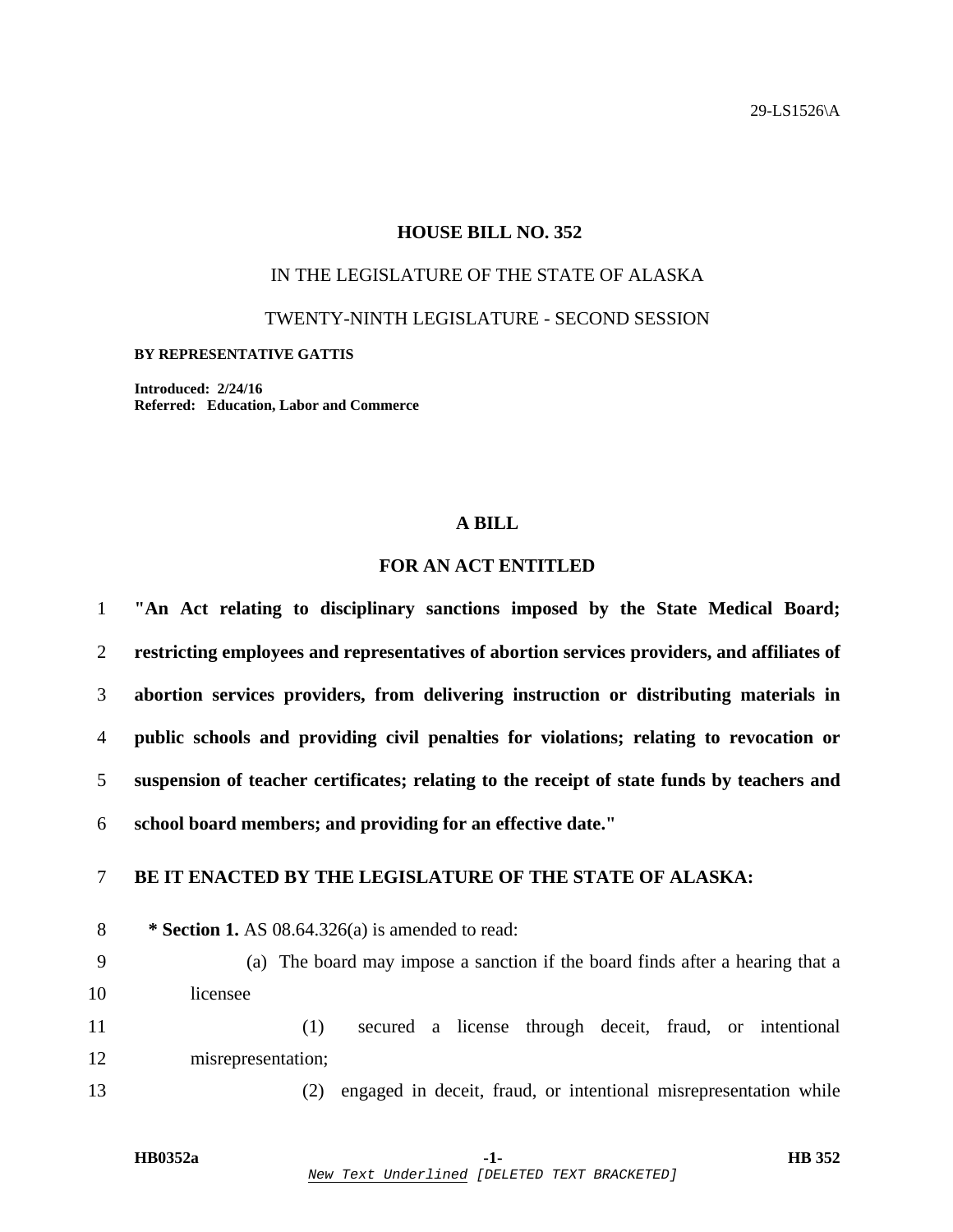| 1              | providing professional services or engaging in professional activities;                 |
|----------------|-----------------------------------------------------------------------------------------|
| $\overline{2}$ | (3) advertised professional services in a false or misleading manner;                   |
| 3              | (4) has been convicted, including conviction based on a guilty plea or                  |
| $\overline{4}$ | plea of nolo contendere, of                                                             |
| 5              | a class A or unclassified felony or a crime in another<br>(A)                           |
| 6              | jurisdiction with elements similar to a class A or unclassified felony in this          |
| 7              | jurisdiction;                                                                           |
| 8              | (B) a class B or class C felony or a crime in another jurisdiction                      |
| 9              | with elements similar to a class B or class C felony in this jurisdiction if the        |
| 10             | felony or other crime is substantially related to the qualifications, functions, or     |
| 11             | duties of the licensee; or                                                              |
| 12             | (C)<br>a crime involving the unlawful procurement, sale,                                |
| 13             | prescription, or dispensing of drugs;                                                   |
| 14             | (5) has procured, sold, prescribed, or dispensed drugs in violation of a                |
| 15             | law regardless of whether there has been a criminal action;                             |
| 16             | (6) intentionally or negligently permitted the performance of patient                   |
| 17             | care by persons under the licensee's supervision that does not conform to minimum       |
| 18             | professional standards even if the patient was not injured;                             |
| 19             | (7) failed to comply with this chapter, a regulation adopted under this                 |
| 20             | chapter, or an order of the board;                                                      |
| 21             | (8) has demonstrated                                                                    |
| 22             | (A) professional incompetence, gross negligence, or repeated                            |
| 23             | negligent conduct; the board may not base a finding of professional                     |
| 24             | incompetence solely on the basis that a licensee's practice is unconventional or        |
| 25             | experimental in the absence of demonstrable physical harm to a patient;                 |
| 26             | (B) addiction to, severe dependency on, or habitual overuse of                          |
| 27             | alcohol or other drugs that impairs the licensee's ability to practice safely;          |
| 28             | (C) unfitness because of physical or mental disability;                                 |
| 29             | engaged in unprofessional conduct, in sexual misconduct, or in<br>(9)                   |
| 30             | lewd or immoral conduct in connection with the delivery of professional services to     |
| 31             | patients; in this paragraph, "sexual misconduct" includes sexual contact, as defined by |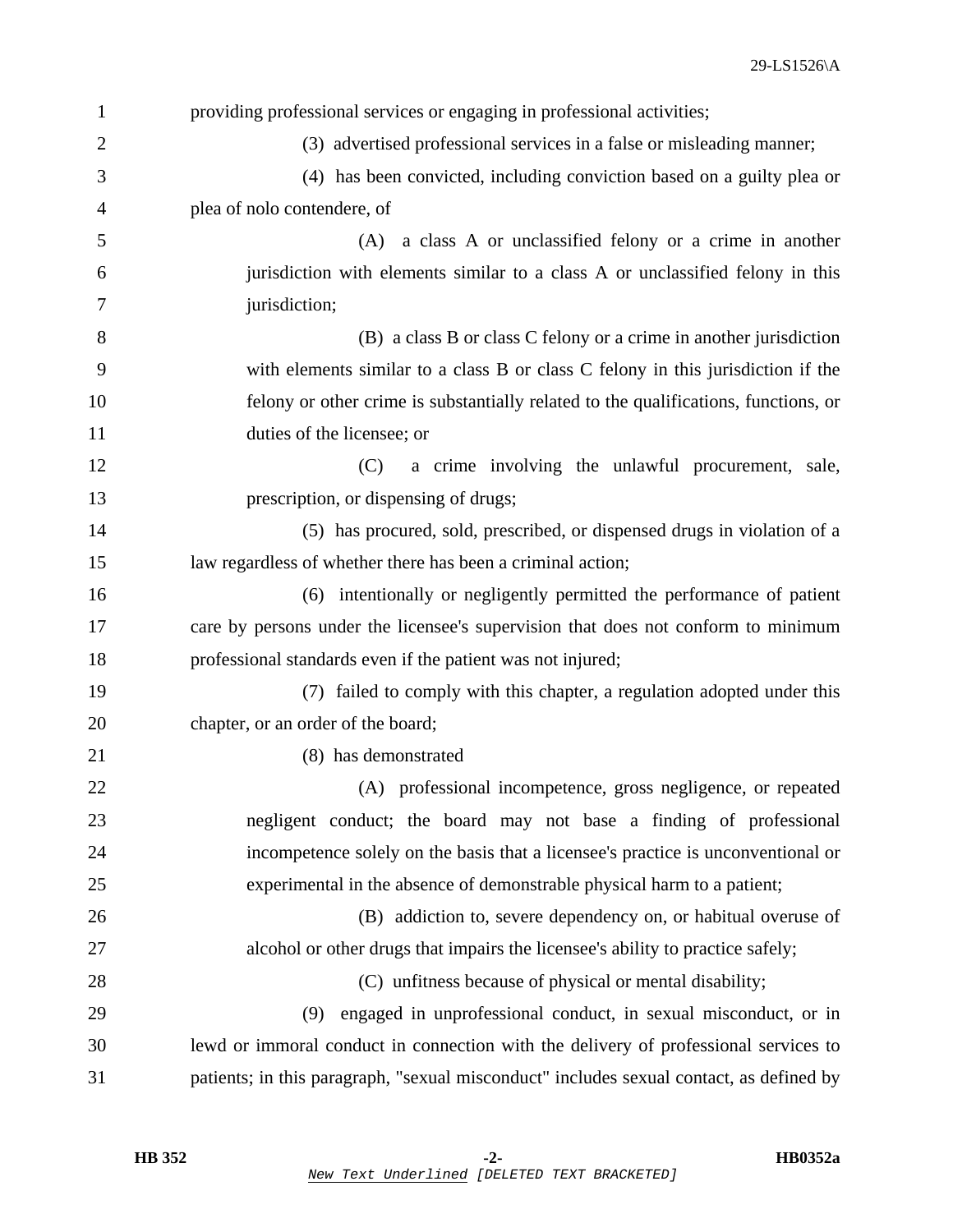1 the board in regulations adopted under this chapter, or attempted sexual contact with a 2 patient outside the scope of generally accepted methods of examination or treatment of 3 the patient, regardless of the patient's consent or lack of consent, during the term of the 4 physician-patient relationship, as defined by the board in regulations adopted under 5 this chapter, unless the patient was the licensee's spouse at the time of the contact or, 6 immediately preceding the physician-patient relationship, was in a dating, courtship, 7 or engagement relationship with the licensee; 8 (10) has violated AS 18.16.010; 9 (11) has violated any code of ethics adopted by regulation by the 10 board; 11 (12) has denied care or treatment to a patient or person seeking 12 assistance from the physician if the only reason for the denial is the failure or refusal 13 of the patient to agree to arbitrate as provided in AS 09.55.535(a); [OR] 14 (13) has had a license or certificate to practice medicine in another 15 state or territory of the United States, or a province or territory of Canada, denied, 16 suspended, revoked, surrendered while under investigation for an alleged violation, 17 restricted, limited, conditioned, or placed on probation unless the denial, suspension, 18 revocation, or other action was caused by the failure of the licensee to pay fees to that 19 state, territory, or province**; or** 20 **(14) has violated AS 14.03.092**. 21 **\* Sec. 2.** AS 08.64.331 is amended by adding a new subsection to read: 22 (g) If the board finds that a licensee has violated AS 14.03.092, the board shall 23 suspend or revoke the licensee's license to practice. 24 **\* Sec. 3.** AS 14.03 is amended by adding a new section to read: 25 **Sec. 14.03.092. Restricting activities of abortion services providers and**  26 **affiliates in public schools.** (a) An employee or representative of an abortion services 27 provider or of an affiliate of an abortion services provider may not 28 (1) present or deliver any instruction or program on any topic to 29 students at a public school; 30 (2) distribute materials to or display materials for students at a public 31 school; or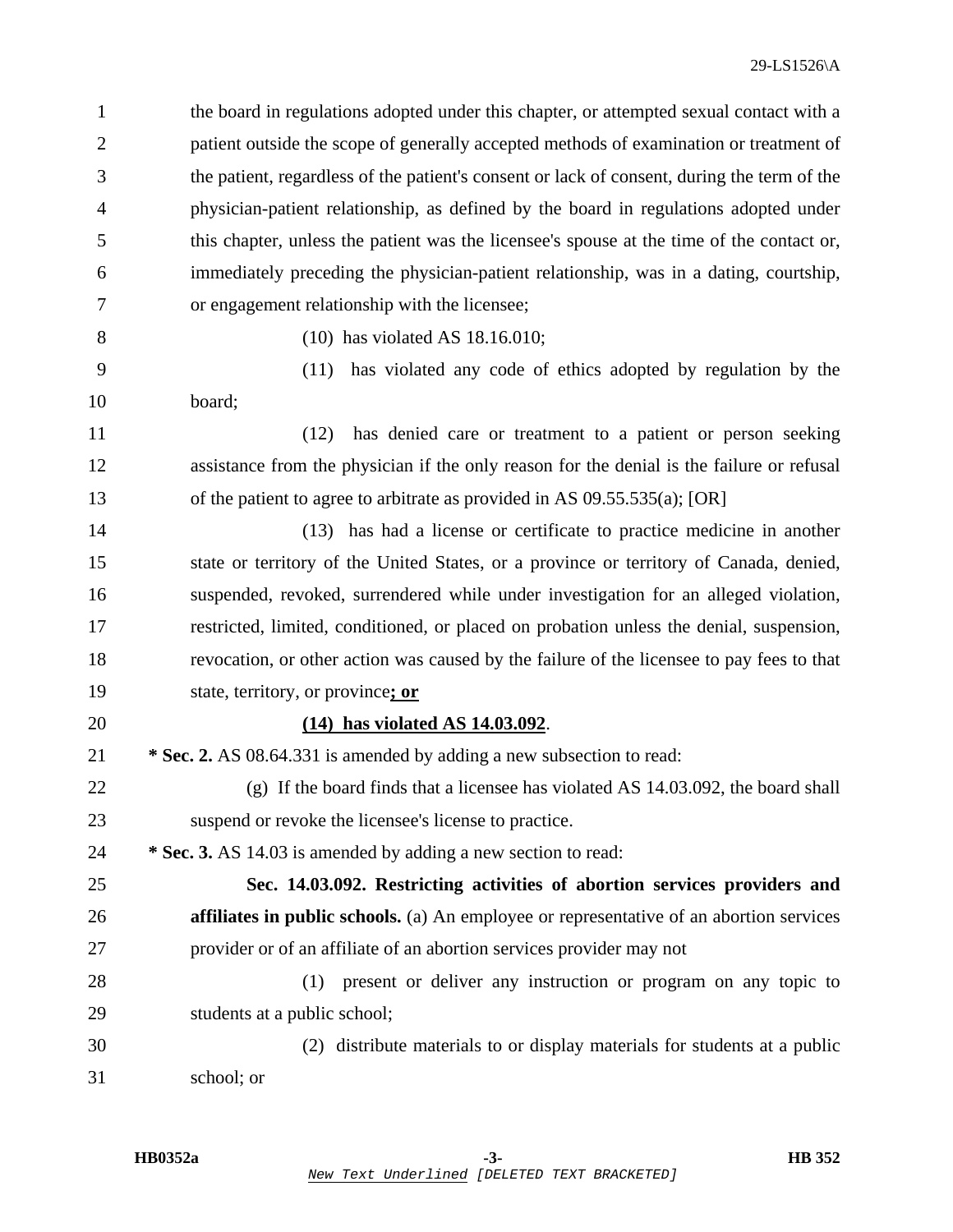| $\mathbf{1}$   | (3) provide materials of any kind to a person if                                          |
|----------------|-------------------------------------------------------------------------------------------|
| $\overline{2}$ | (A) the materials were created by or bear the identifying mark                            |
| 3              | of the abortion services provider or the affiliate of an abortion services                |
| 4              | provider; and                                                                             |
| 5              | (B) the employee or representative knows that the person to                               |
| 6              | whom the materials are provided intends to use the materials for instruction in           |
| 7              | a public school or to distribute the materials to or display the materials for            |
| 8              | students at a public school.                                                              |
| 9              | (b) A teacher or school board member may not knowingly authorize or allow a               |
| 10             | person to take an action described in $(a)(1)$ or $(2)$ of this section.                  |
| 11             | An abortion services provider or an affiliate of an abortion services<br>(c)              |
| 12             | provider whose employee or representative violates (a) of this section is liable in a     |
| 13             | civil action for a penalty of \$5,000 or actual damages, whichever is greater, plus costs |
| 14             | and reasonable attorney fees, to each aggrieved student or the student's estate.          |
| 15             | (d) A teacher or school board member who violates (b) of this section may not             |
| 16             | receive state funds on or after the date of the violation.                                |
| 17             | (e) In this section,                                                                      |
| 18             | (1) "abortion services provider" means a person who performs elective                     |
| 19             | abortions;                                                                                |
| 20             | (2) "affiliate of an abortion services provider" means a person who has                   |
| 21             | a legal relationship with a person who performs elective abortions; for purposes of this  |
| 22             | paragraph, a legal relationship is created by at least one written instrument             |
| 23             | demonstrating                                                                             |
| 24             | (A) common ownership, management, or control;                                             |
| 25             | (B) the existence of a franchise; or                                                      |
| 26             | (C) the granting or extension of a license or other agreement                             |
| 27             | authorizing common use of a brand name, trademark, service mark, or other                 |
| 28             | registered identification mark;                                                           |
| 29             | (3) "elective abortion" has the meaning given in AS 47.07.068;                            |
| 30             | (4) "knows" and "knowingly" have the meaning given to "knowingly"                         |
| 31             | in AS $11.81.900(a)$ ;                                                                    |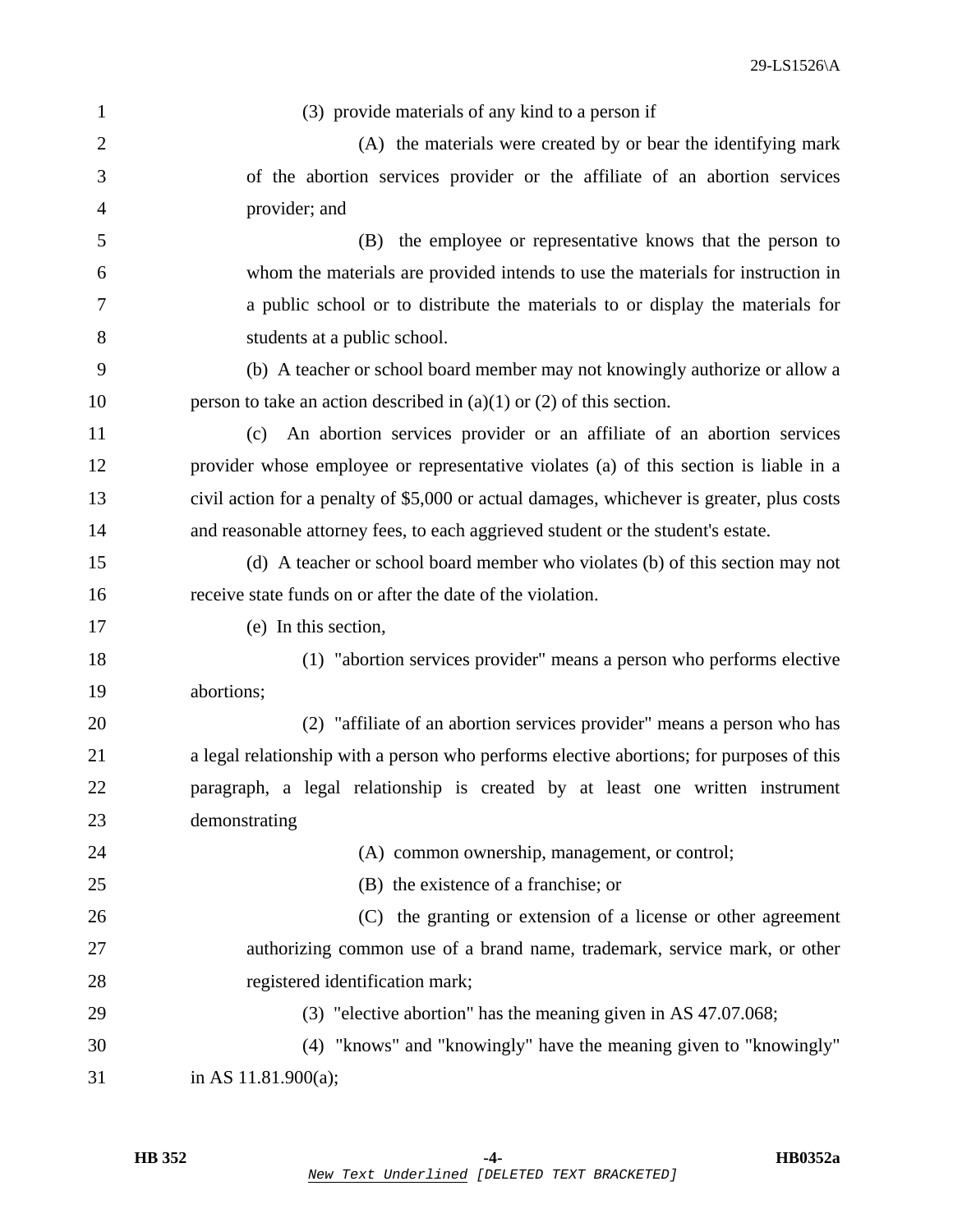| $\mathbf{1}$   | (5) "teacher" has the meaning given in AS 14.20.350.                                      |
|----------------|-------------------------------------------------------------------------------------------|
| $\overline{2}$ | * Sec. 4. AS $14.20.030(a)$ is amended to read:                                           |
| 3              | The commissioner or the Professional Teaching Practices Commission<br>(a)                 |
| 4              | may revoke or suspend a certificate only for the following reasons:                       |
| 5              | (1) incompetency, which is defined as the inability or the unintentional                  |
| 6              | or intentional failure to perform the teacher's customary teaching duties in a            |
| 7              | satisfactory manner;                                                                      |
| 8              | (2) immorality, which is defined as the commission of an act which,                       |
| 9              | under the laws of the state, constitutes a crime involving moral turpitude;               |
| 10             | (3) substantial noncompliance with the school laws of the state or the                    |
| 11             | regulations of the department; [OR]                                                       |
| 12             | upon a determination by the Professional Teaching Practices<br>(4)                        |
| 13             | Commission that there has been a violation of ethical or professional standards or        |
| 14             | contractual obligations; or                                                               |
| 15             | (5) a violation of AS 14.03.092.                                                          |
| 16             | * Sec. 5. AS $14.20.170(a)$ is amended to read:                                           |
| 17             | (a) A teacher, including a teacher who has acquired tenure rights, may be                 |
| 18             | dismissed at any time only for the following causes:                                      |
| 19             | (1) incompetency, which is defined as the inability or the unintentional                  |
| 20             | or intentional failure to perform the teacher's customary teaching duties in a            |
| 21             | satisfactory manner;                                                                      |
| 22             | (2) immorality, which is defined as the commission of an act that,                        |
| 23             | under the laws of the state, constitutes a crime involving moral turpitude; [OR]          |
| 24             | substantial noncompliance with the school laws of the state, the<br>(3)                   |
| 25             | regulations or bylaws of the department, the bylaws of the district, or the written rules |
| 26             | of the superintendent; or                                                                 |
| 27             | (4) a violation of AS 14.03.092.                                                          |
| 28             | * Sec. 6. AS 14.20.175(b) is amended to read:                                             |
| 29             | (b) A teacher who has acquired tenure rights is subject to nonretention for the           |
| 30             | following school year only for the following causes:                                      |
| 31             | (1) the school district demonstrates that                                                 |